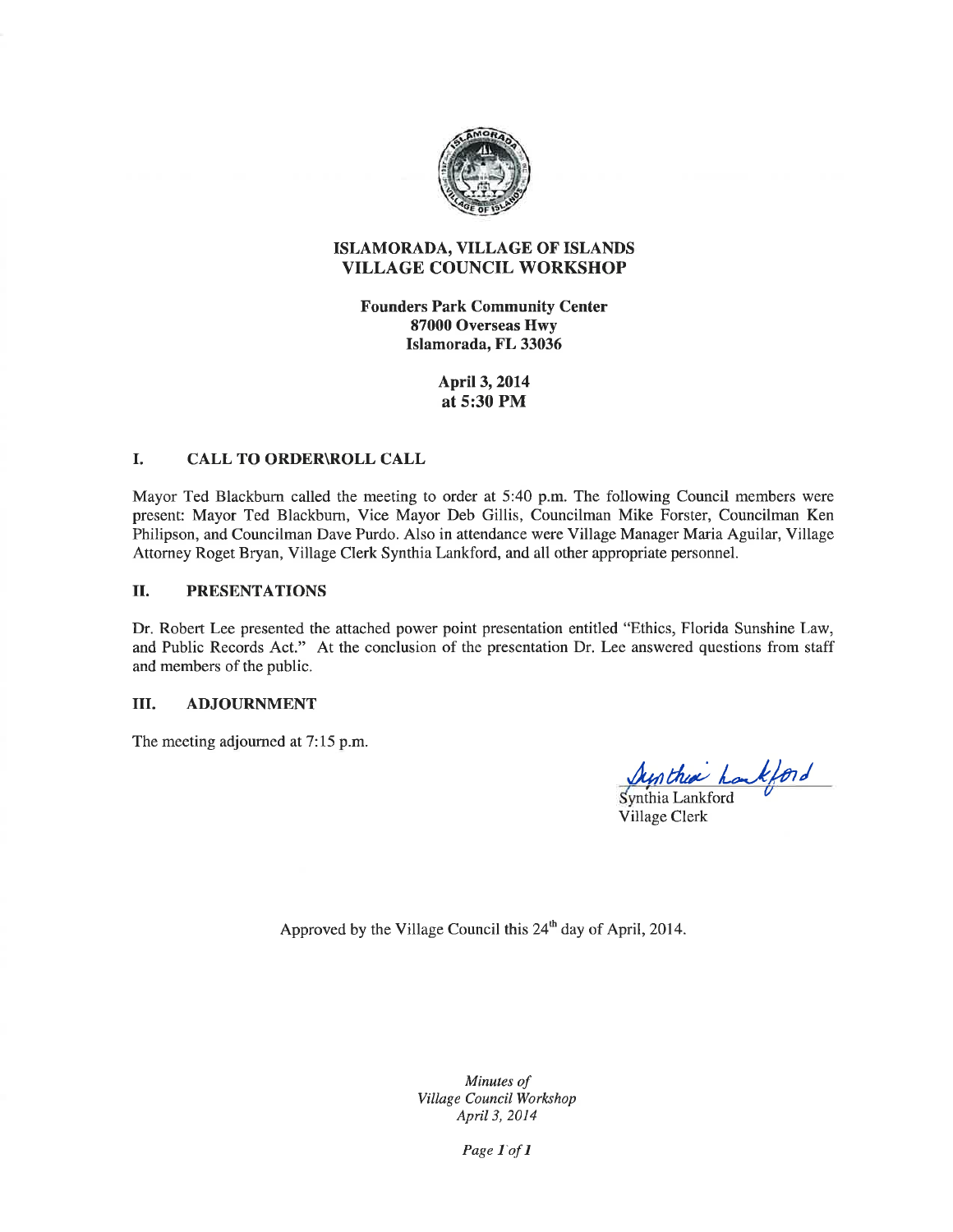### *Village of Islamorada Workshop*

"Ethics, Florida Sunshine Law, and Public Records Act"

April 3, 2014

#### Ethics Requirements for Public Officials in Florida

Florida Constitution: sec 8. II and Florida State Statute: 112.3

It is essential…that public officials be independent and impartial and that public office not be used for private gains other than remuneration provided by law.

Florida State Statute 112.311

providedNo public officer may directly or indirectly purchase, rent, or lease any realty, goods, or services, for his or her own agency from any business entity of which the officer or employee or the officer's employee's spouse or child is an officer, partner, director, proprietor, or which any have a material interest. Nor shall any public officer, acting in a private capacity, do any of the above to their own agency. provided by law. an officer, or which a<br>Florida State Statute 112.311 Nor shall a<br>private cap<br>Florid<br>The public officer, employee of agency,

Florida State Statute 112.313

local government attorney, candidate for nomination or election shall solicit or accept a gift of value…based upon any understanding that it will influence their decisions.

Florida Statute 112.313

#### What is considered a gift?

…that which is accepted by a donee or by another on the donee's behalf…directly, indirectly…or by other means for which equal or greater consideration is not given within 90 days including: Real property, use of real property, tangible or intangible property, use of tangible or intangible property, a preferential rate on debt, loan, food, entrance fees, tickets, plants, etc.

Florida State Statute 112.312 (a)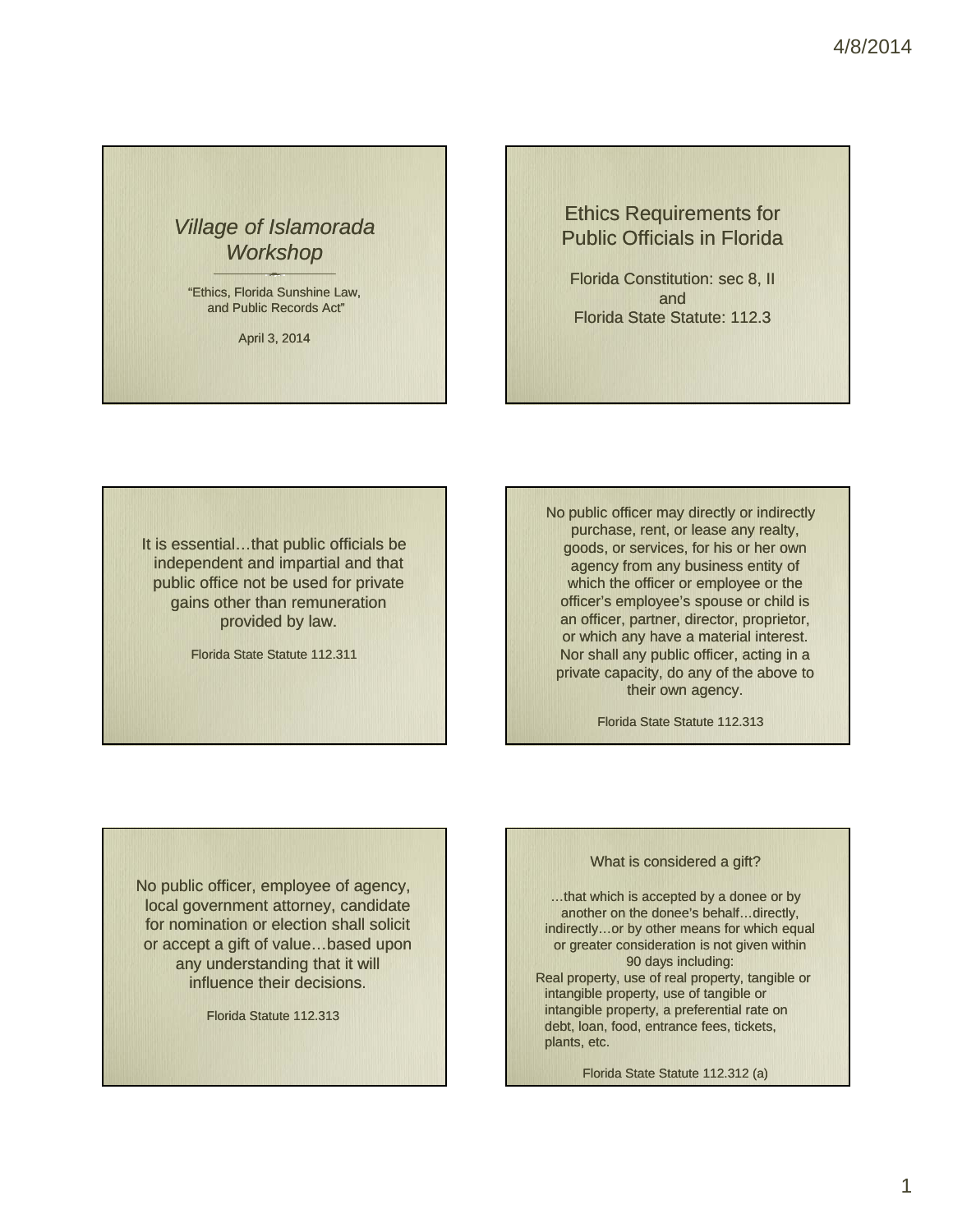#### What is not considered a gift?

An expense related to an honorarium event, a plaque or certificate, use of public property for a public purpose, gifts provided by state, regional, or national organizations which promote the exchange of ideas and whose membership is composed of elected and appointed officials. Vinat is not considered a gift?<br>
expense related to an honorarium<br>
vent, a plaque or certificate, use of<br>
ic property for a public purpose, gifts<br>
vided by state, regional, or national<br>
organizations which promote the<br>
sta

Florida Statute 112.312 (b)

A current or former public officer, employee of an agency, or local government attorney, may not disclose or use information, not available to the general public and gained by his or her official position, for his or her personal gain or benefit or benefit of any other person or business entity.

Florida Statutes 112.313 (8)

Prohibition Again Advocating Appointments of Relatives

An individual may not be appointed, employed, promoted into a position…if such appointment has been advocated by a public official who is a relative of the individual.

Florida Statute 112.313

No local government attorney, or law firm which the attorney is employed, shall represent a private individual or entity before the local government which the local government attorney provides legal<br>services.

Florida State Statute 112.313

It is the intent of the Legislature that this code (Ethics)…shall serve as the basis for discipline of those who violate the provisions…

Florida Statutes 112.311 (5)

#### Florida Sunshine Law

Florida State Statute 286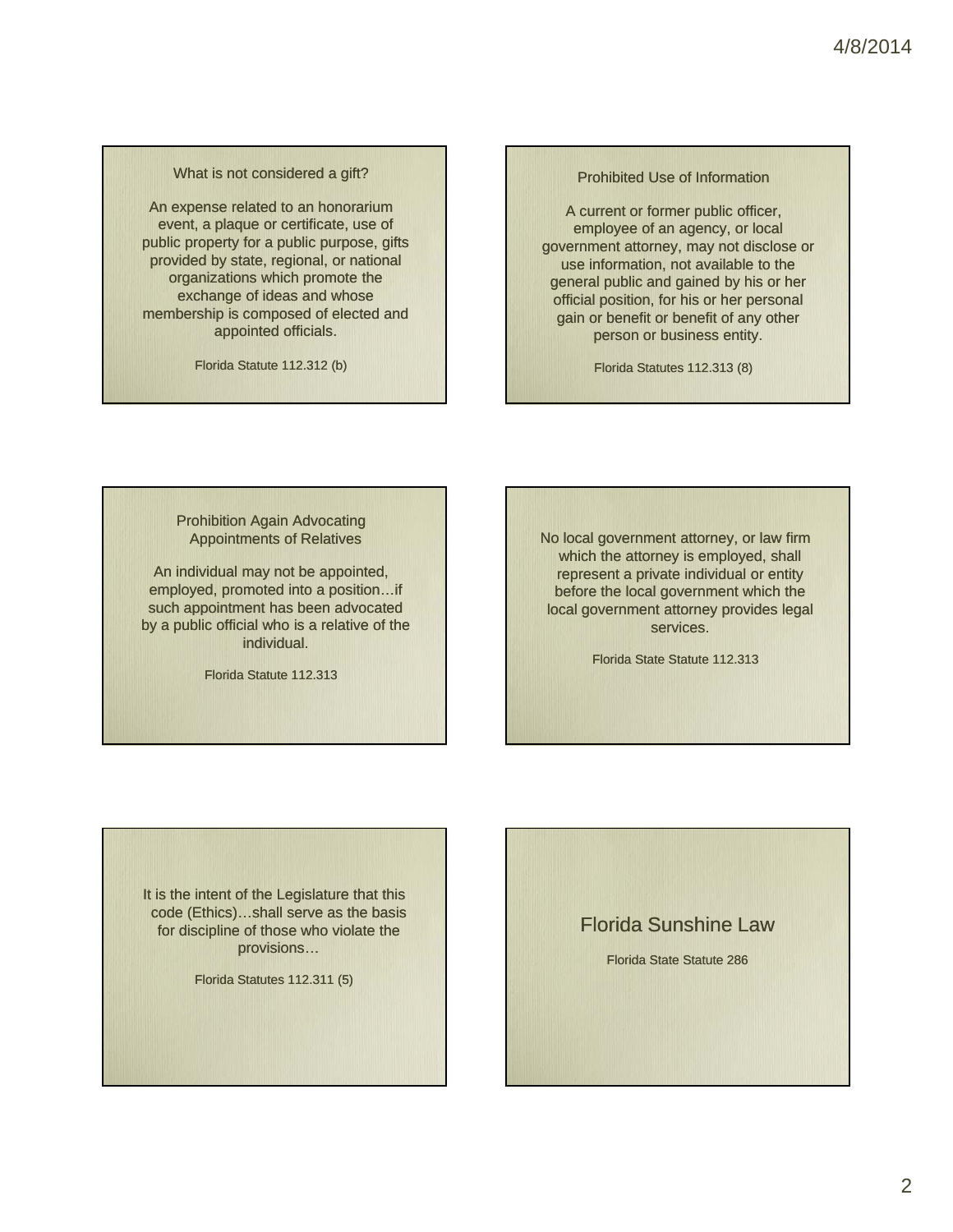*Florida Sunshine Law*

Provides right of access to government proceedings of public boards or commissions and to applicable appointed and elected boards. No two members of a board may privately discuss anything that could be on an agenda in the foreseeable future.

#### *Three Basic Meeting Requirements:* 1. Meeting must be open to the public. 2. Reasonable notice must be given.

3. Minutes must be taken and recorded.

*Appointed Boards and Committees* Appointed boards and committees are covered if they make decisions or make recommendations.

# *Private Organizations*

Private organizations are generally not covered by the Sunshine Law unless delegated authority to perform government functions or play an integral part in government decisionmaking.

*Home Owner Associations* HOA are generally not covered by the Sunshine Law (there are separate State Statutes addressing HOA's) unless receiving or approving government permits on behalf of a municipal taxing unit

ally not covered by<br> **Example 19 Example 20 Example 20 Example 20 Example 20 Example 20 Example 20 Example 20 Example 20 Example 20 Example 20 Example 20 Example 20 Example 20 Example 20 Example 20 Example 20 Example 20 Ex** Volunteer departments that provide local governments services and use facilities or equipment acquired with public finds are covered by the Sunshine Law.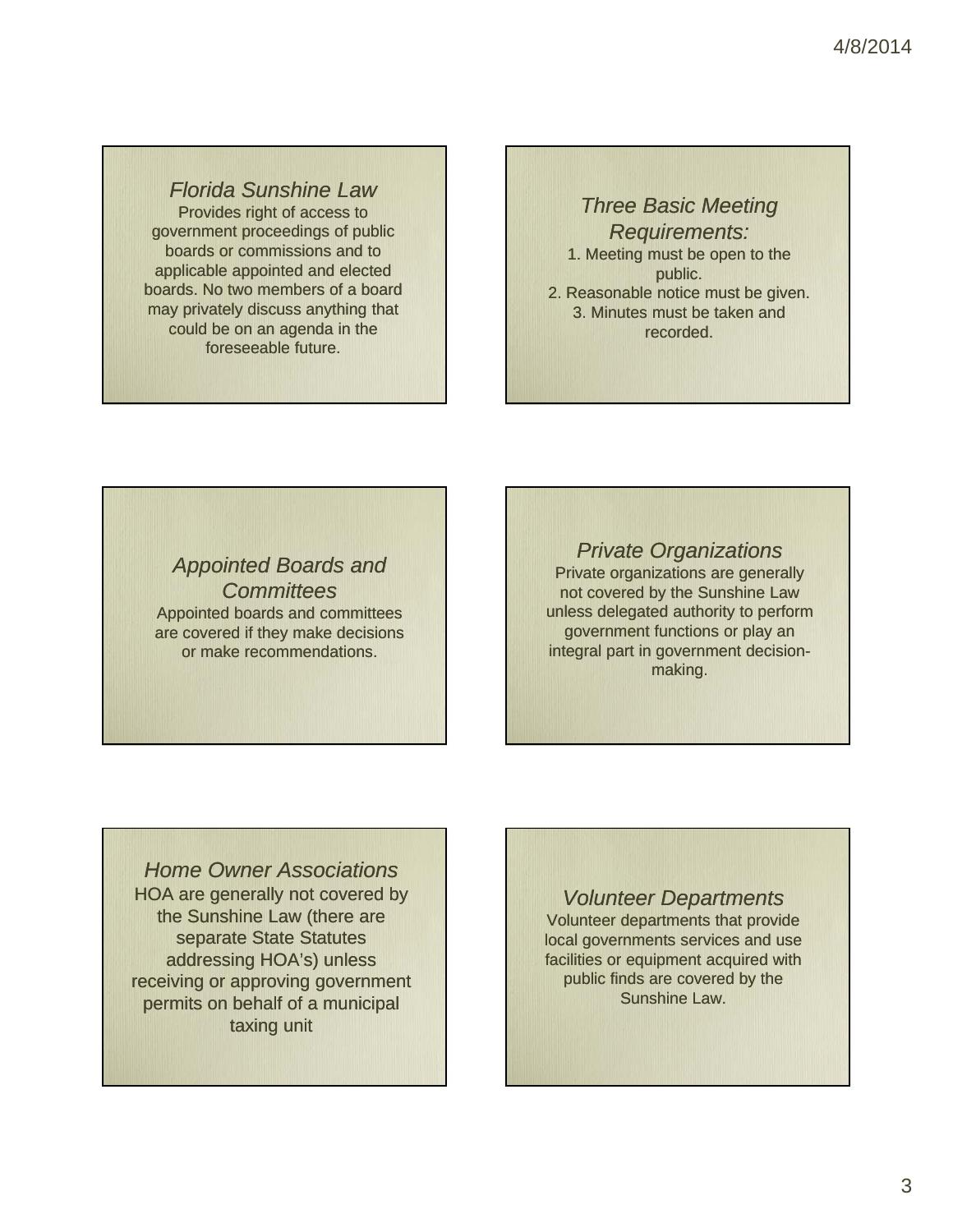#### *Federal Boards*

Federal created boards operating in Florida are not covered by the Florida Sunshine Law.

*State Boards with Federal Representatives* A board created by state law is covered by the Sunshine law even if some federal representatives are members of the board.

*Governor and Cabinet*

Governor and Cabinet duties in the state constitution are not covered by the Sunshine Law but statutory duties are covered.

#### *State Legislature*

Sunshine Law applies to the state legislature except where exempt under Article I, S. 24 Florida constitution.

*Judiciary* Judiciary is not subject to the Florida Judiciary j Sunshine Law.

*Application Examples and Exemptions*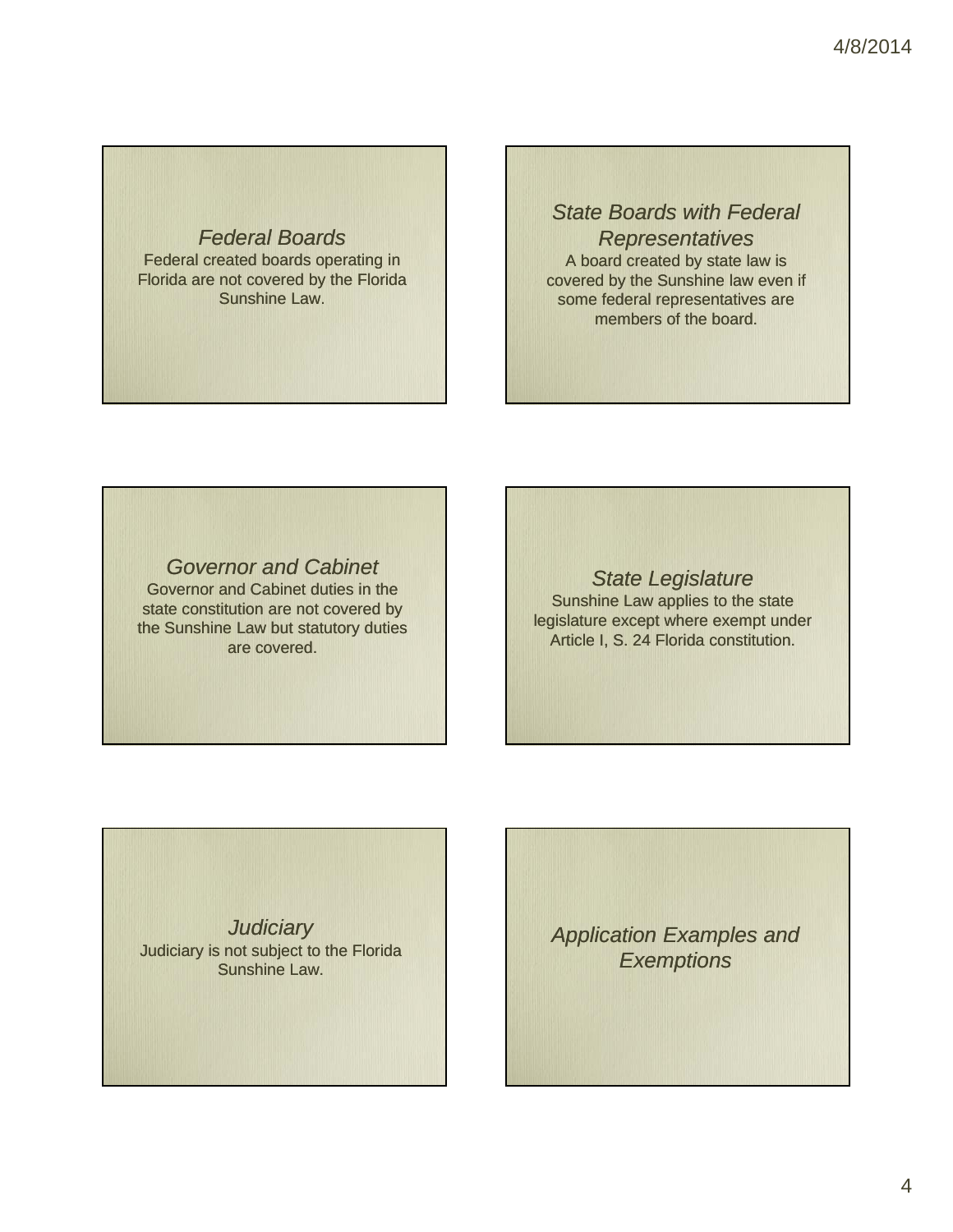#### *Electronic Meetings*

Authorization to conduct a meeting entirely through the use of communication media applies only to state agencies. Limited local government use.

Electronic Meetings<br>
Authorization to conduct a meeting<br>
entirely through the use of<br>
communication media applies only to<br>
a. delegated negotiation authority communication media applies only to<br>
a bobbit of board (covered) A single member of a board may be subject to the sunshine law if: a. delegated negotiation authority on<br>behalf of board (covered). b. fact-finding only (not covered) unless power to reject some options.

#### *City Manager*

The City Manager may meet privately with individual board members provided the Manager: a. does not circulate thought and information of individual members. b. does not poll members of the board. c. does not hold back to back meetings to avoid a public meeting.

#### *City Attorney*

Board Attorney may meet in private with the entire board to discuss pending litigation provided: a. requested at public meeting, b. limit discussion to settlement/expenses, c. court reporter present, d. meeting notice includes names of attendees, e. transcript available after litigation.

#### *Security Matters*

The board may meet in closed session to discuss security systems for property owned or leased for/by the city.

#### *Risk Management Committee*

Risk Management committee is exempt only when their business relates to evaluation of torts.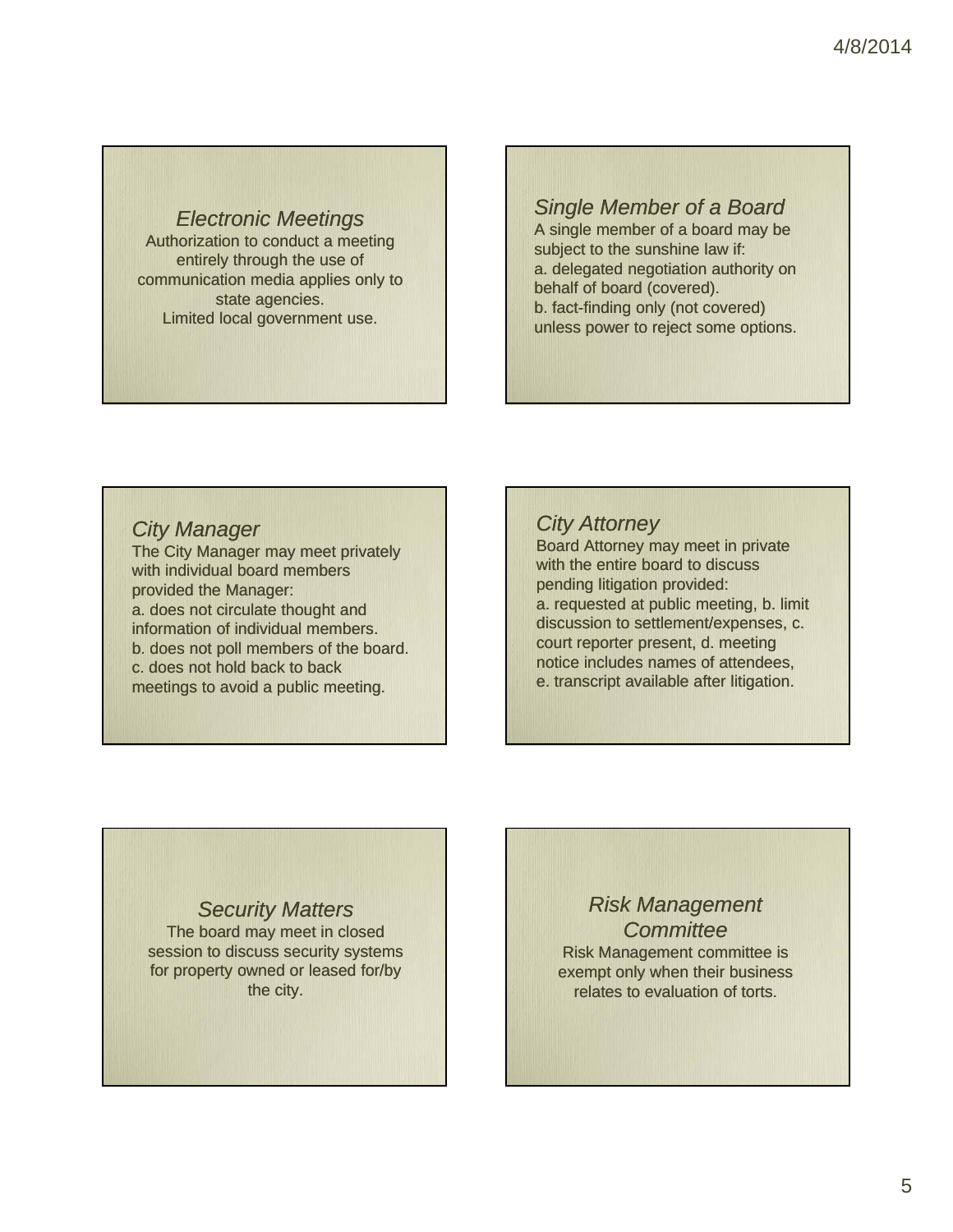#### *Personnel Boards*

Absence of specific statutory exemptions, meetings of public boards to discuss personnel matters are subject to the Sunshine Law.

#### Collective Bargaining (Exemption)

a. CEO or representative and board may meet to discuss negotiation strategy.

b. Management team members may meet generally and may meet when negotiation session is adjourned for a caucus.

#### *Collective Bargaining* (Not Exempt)

a. Negotiations between CEO and bargaining agent is not exempt. b. Once collective bargaining begins, anyone from one side shall not meet privately with anyone from the other side.

## *Purchasing*

A committee appointed to rank proposals is subject to the Sunshine Law.

# *Council Candidates or Members-Elect*

a. Sunshine law does not apply to candidates for office.

b. It does apply to Members-Elect. c. Meeting between retiring Mayor and Mayor-Elect is not subject to the Sunshine Law.

### *Social Events*

Members of boards may attend social events where other board members are present provided they don't discuss matters that may come before their board in the foreseeable future.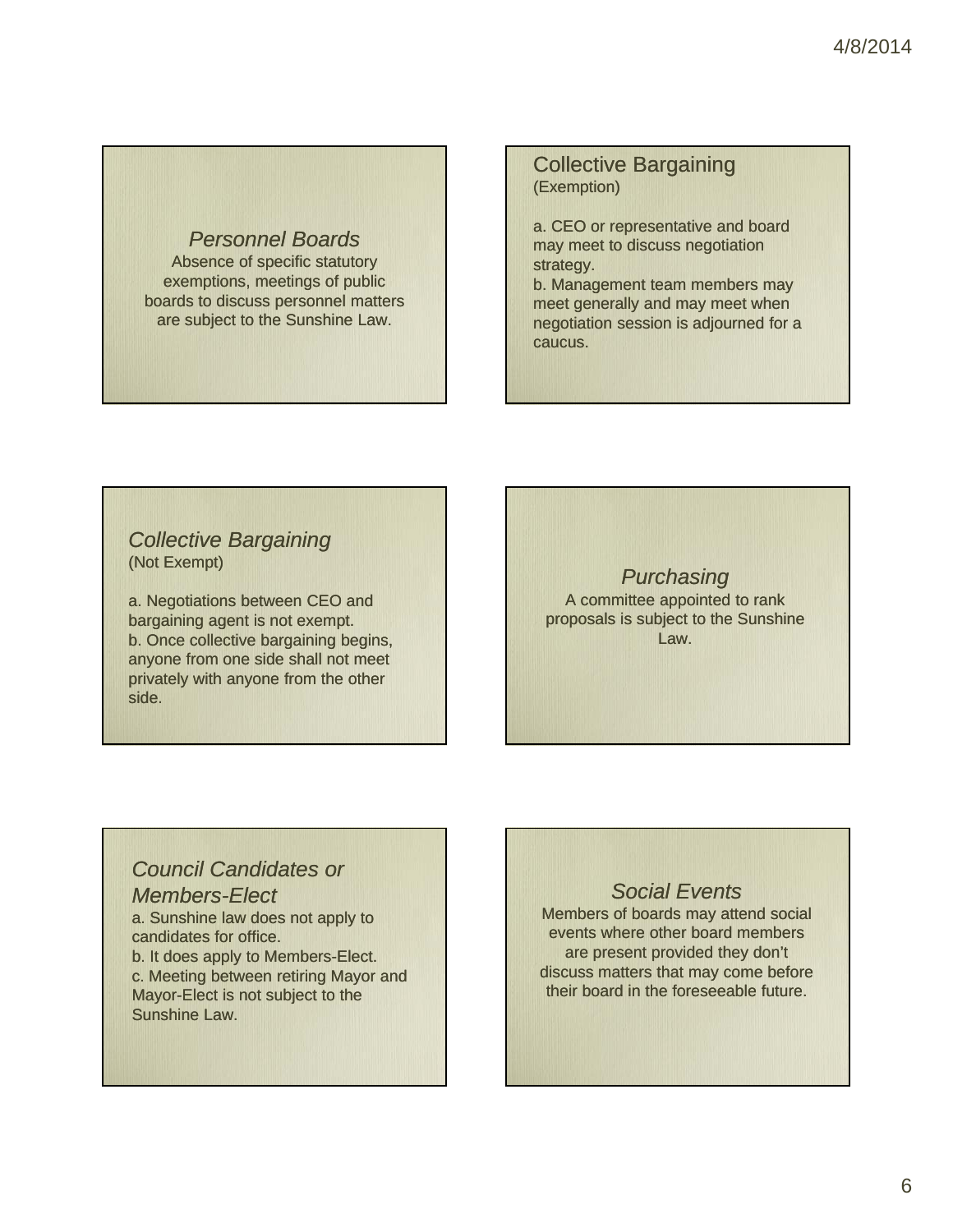#### Public Records Law

Florida State Statute 119

*Public Records Law* Provides right of access to the records of state and local governments and private entities acting on their behalf. Anything that "perpetuates, communicates, or formalizes Knowledge"

# *What Form is a Public Record?*

Documents, papers, maps, tapes, photos, recordings, data processing software, other material (regardless of form) that "perpetuates, communicates, or formalizes knowledge." **Exemptions Applicable to**<br> **Record?**<br>
Documents, papers, maps, tapes,<br>
photos, recordings, data processing<br>
software, other material (regardless of<br>
b Audit report until submitted to cit

# *Local Governments*

- a. Emails or text messages not in connection with official agency business.
- b. Audit report until submitted to city. c. Sealed bids and trade secrets.
- d. Bank account #'s, credit card #'s, etc.

#### *Exemptions applicable to*

*Local Government (continued)*

e. Ethics cases and Discrimination cases.

f. Attorney-Client work products.

g. Health information, S.S. #'s.

h. Personal information for law enforcement, fire fighter, code enforcement personnel and for H.R. Managers.

i. Exam Q & A's

### *Inspection and Copying Records*

15 cents/page; an additional 5 cents per page if two sided; one dollar/page if for "certified" copies; and actual cost of special document copies (i.e. large plans); may charge actual cost for extensive public records request.